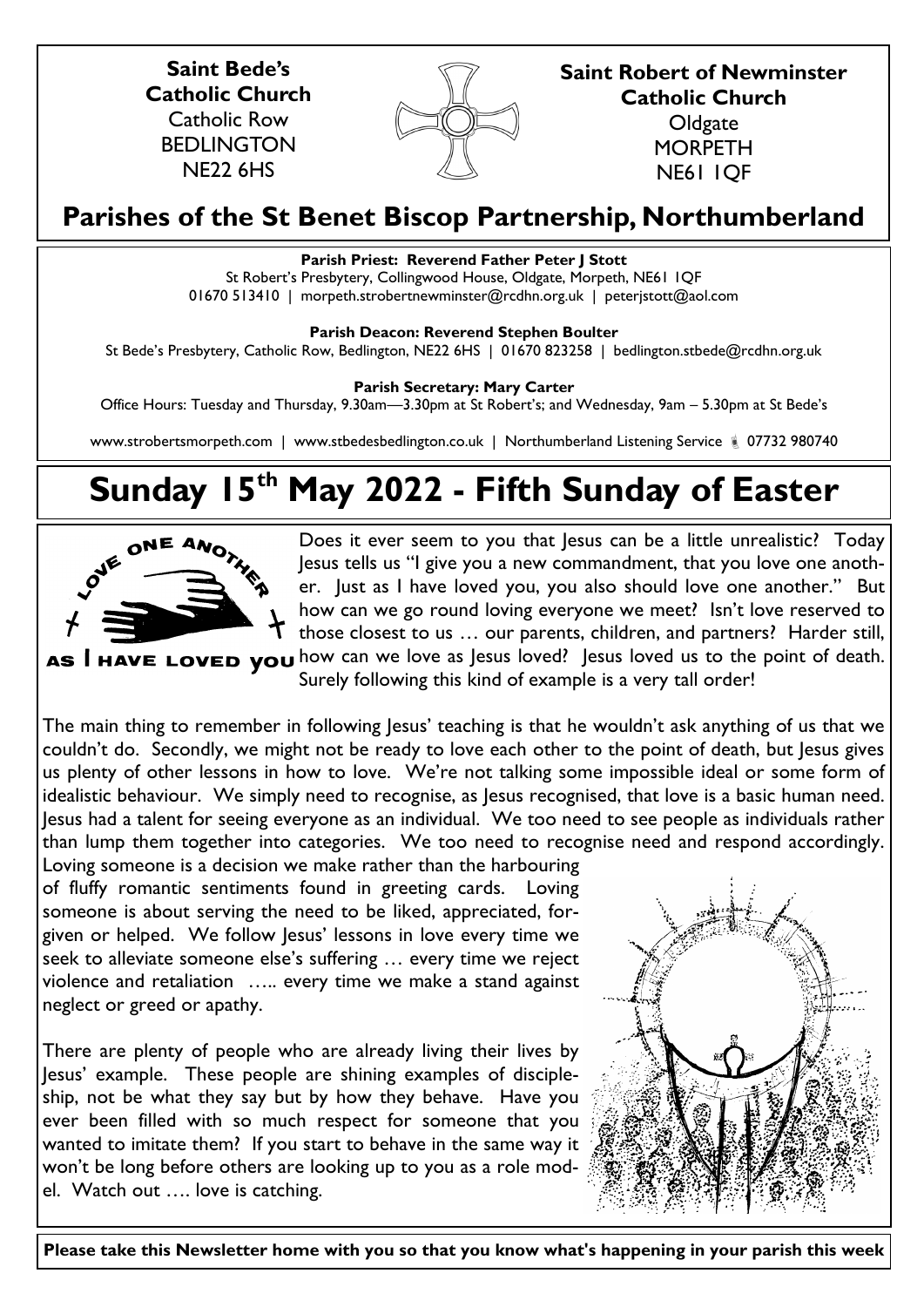

At this time of the Church's year, we are asked to pray for new Members of the Church; Vocations; The Right Use of the Media; the Church; Human Work: Please pray for those we know who are unwell, as well as the many who have no one to pray for them; for those in hospital; for many people who have COVID-19 at the moment; for all who have died recently, including; **Peter Shepherd**   $\mathbb{Z}^{\text{max}}$  whose Requiem Mass will be celebrated on Monday 23 $^{\text{rd}}$ 

May at 10am; **Michael Doherty** [Craster] whose Funeral Service will be held at St Robert's Church on Monday 30<sup>th</sup> May at 12noon; and for all whose anniversaries occur at this time.

# **Offertory Collection 7th / 8th May**

St Bede's Church **£229.11** - / St Robert's Church - **£392.93** 

#### **Parish Standing Orders**

Standing Orders received at St Bedes' Church during April amounted to **£1,181.00** and **£3,855.92** at St Roberts. Many thanks to everyone.

# **Parish Standing Order Mandates**

If anyone wishes to donate via a monthly Standing Order directly from your bank account to our bank account, rather than putting into the collection each week at church, copies of the Standing Order Form are available at the back of Church.

#### **Sick and Retired Priests Collection**

The Sick and Retired Priests Collection closes today. If any one wishes to make a donation to the Fund, please hand in no later than Sunday evening.

#### **Little Sisters of the Poor Appeal**

Many thanks to everyone who contributed to the Retiring Collection for the Little Sisters of the Poor last weekend, which raised **£218.60** at St Bede's Church and **£527.90** at St Robert's Church.

# **Priests Retreat**

A number of Priests are away on the Diocesan Priests' Retreat this week. Please keep them in your prayers.

#### **The Three Cs**

The Three Cs is a coffee club with a difference! We invite you to join our Three Cs club and enjoy a **C**offee, a **C**hat and **C**onversation with God. We have two hours of fun - including a sing-song, a chat and share refreshments together. The afternoon ends with a short period of prayer. Better still, you don't need to pay a subscription! It's all on the house! The Three Cs meets every alternate Monday. Looking forward to having you with us for the first post pandemic get-together in the Parish Hall on **Monday, 16th May at 2pm.**

#### **Sunday Obligation to Return**

The Bishops of England and Wales met last week for their Easter Meeting and have announced that the Obligation for Sunday and Holyday Mass will be reinstated on Pentecost Sunday, 5th June. In a document

entitled **'Returning to Mass: An Invitation from the Bishops of England and Wales'**, they state, *"In the Holy Sacrifice of the Mass, the Lord's Supper, the Lord Jesus entrusted to us the precious gift of Himself. With humility, we glory in being a Eucharistic people for whom attendance at Mass is essential. Looking forward to the forthcoming feast of Pentecost, we now invite all Catholics who have not yet done so to return to attending Mass in person. As the Church* 



*needs the witness of the presence of each person, so too each believer needs*  to journey in faith and worship with their fellow disciples. Nourished by our *encounter with the Risen Lord Jesus, fed with His Word and His Body and Blood in Holy Communion, and supported by the presence of each other, we receive strength week by week, to serve the Lord and glorify Him with our lives."* Please pass on this message to family and friends and let them know that we look forward to welcoming everyone back to Mass.

# **Confessions**

If you have been away from Church throughout the pandemic, you may feel the need to go to Confession before receiving Holy Communion once again. Please remember that we have Confessions on a Saturday morning at St Robert's Church and a Saturday evening at St Bede's Church. You can also ask anytime if you need to go to Confession.

#### **First Confessions**

First Confessions will be celebrated on Monday 23rd May at 6pm for the children from St Robert's Parish and on Wednesday 25th May at 6pm for the children from St Bede's Parish. Please keep these children and families in  $\bar{x}$ your prayers.



FIRET HOLY COMMUNION MASSES will be held on Saturday 18th June at St Robert's Church at 10am and Saturday 25th June at 10am at St Bede's Church. Please pray for all the families involved. First Confessions will be arranged very soon.

#### **Parish Catechists for First Holy Communion**

I am looking for a few people from each church to help prepare our children for First Confession and First Holy Communion from September onwards. Just as we do for Children's Liturgy we need some leaders and some helpers. Obviously a little experience is helpful but not necessary. We have all benefitted over the years from

family and parishioners who have passed on their faith to us and now we need to continue to do this for our young people. If you would be willing to help, please speak to Fr Peter as soon as possible or send an email to the parish office with your details. Obviously DBS



checks have to be made before anyone can begin this important parish role, hence the need to start this now. Also if there are any teachers in the parish or parents from previous years willing to do this, then that would be wonderful. We have children in our parishes who go through the normal preparation process but we also sometimes have children who are not in the catholic school system and sometimes children and families who are older and who need a different form of instruction and so we need to have people available to give this religious instruction as well.If anyone can help, or for further information, please contact Fr Peter.

# **Faith In Action Awards**

Children in Year 6 at St Bede's School are taking part in the "Faith in Action Award" Pin Level. As part of the award, the concluding stage of the award is moderation. It is recommended that members of the parish would help moderate the children's final piece of work (which can take the form of a piece of art, writing, presentation, as well as looking at their reflective journal. The expectation would then be to give some written feedback to each child (only a few sentences). This would be done where the volunteers would come into school and we would collectively moderate the work. There would then be a presentation and celebration event where the children would receive their feedback and their FIA pin. School are looking for between 3-6 volunteers from the Parish to help them. Please let Fr Peter know if you are able to help.

#### **Parish Finance Committees**

Do you have any background in finance or accounting that would be a great asset to our Finance Committee at St Robert's? Please speak to Fr Peter if you feel you could offer your help. Likewise, if there is anyone with similar financial experience or background at St Bede's Parish, and you would be willing to get involved in your parish at Bedlington, please speak to Fr Peter.

#### **St Bede's Volunteer required**

We are looking for a volunteer from the Vigil Mass at St Bede's Church who could take on the responsibility of selecting hymns, programming and playing our electronic hymnal each week. If someone is willing to be committed to this please speak to Fr Peter.

#### **Teas and Coffees**

Teas and Coffees are now available after the Vigil Mass at St Bede's Church and also after the 9am Mass at St Robert's. All Welcome.

#### **St Robert's Hymnbook Amnesty**

Do you have one of our hymnbooks at home? You may have accidentally removed a hymn book from the church … we've all done it! If you have one (or more!) hymn book(s) at home, do please return to the church. Hymn books are expensive and we prefer not to have to buy more. Thank you.

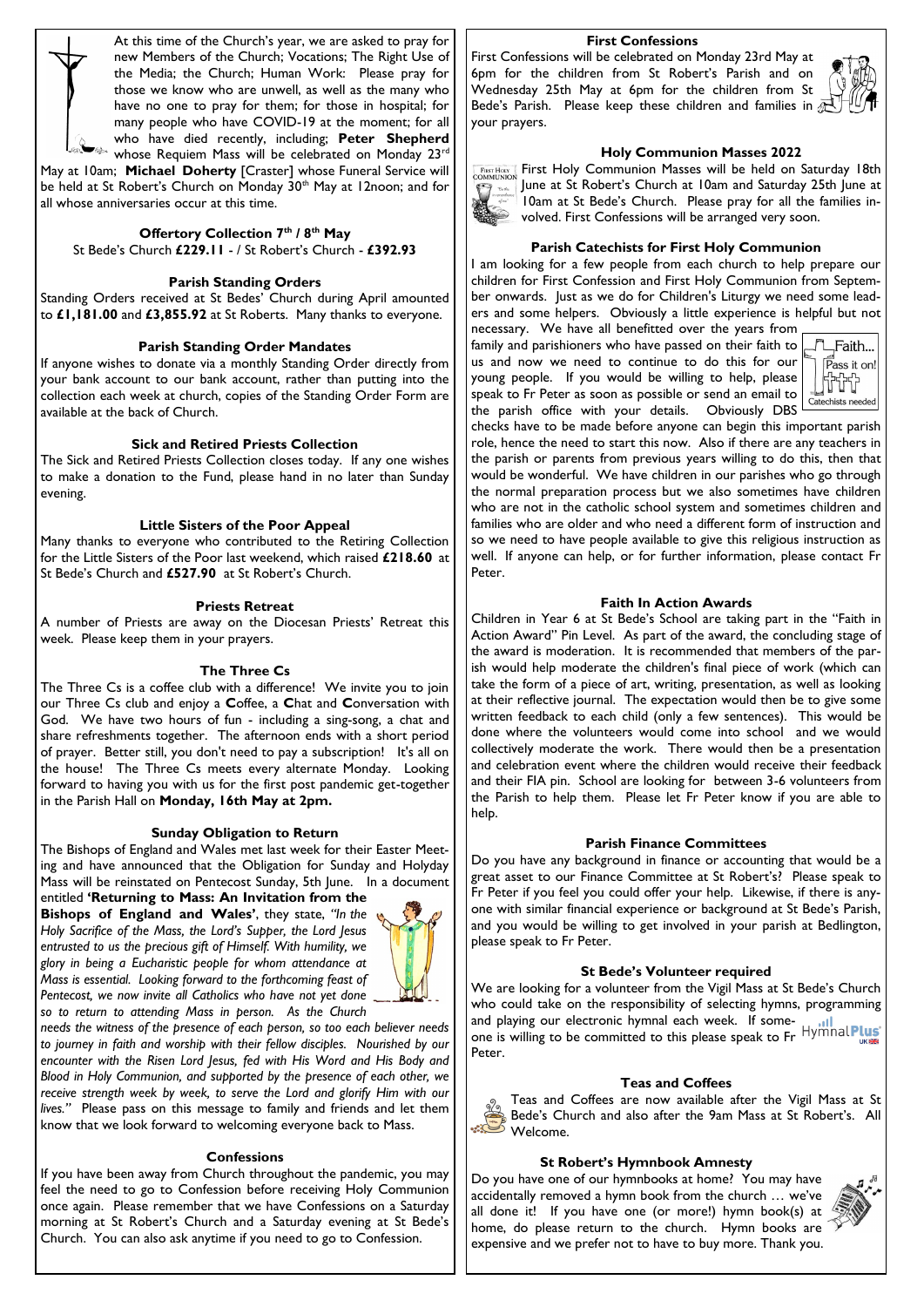## **Could you be an Altar Server?**

If any young people, those who have made their 1st Holy Communion, or those preparing to, are willing to become Altar Servers at either St Bede's or St Robert's Churches, please contact Fr Peter. Many Thanks to those who have already responded.

#### **Bonus Ball**

The members of the CWL will be running a Bonus Ball from 28<sup>th</sup> May until  $31^{st}$  July, £10.00 for 10 weeks, in aid of parish funds. To take part: put £10, your name and telephone number into an envelope marked 'Bonus Ball' and leave at St Robert's Presbytery or the CWL at Church on Sunday  $8^{th}$ , 15<sup>th</sup> and 22<sup>nd</sup> May. The weekly winner will receive £25.

# **The Wednesday Word**



The Wednesday Word is a great way to reflect on the readings for Sunday. Their website contains both Parish leaflets and leaflets for School. Check out their website wednesdayword.org.uk

#### **Newsletter by Email**

Could you help us offset our carbon footprint by receiving the Newsletter by email. You will receive the e-version newsletter on a Friday evening rather than waiting for the paper copy at Sunday Mass. Email us with your details.



Are you new to the Parish? Have you completed the "Keeping in Touch" form with your details? Are you a regular parishioner who has moved house and need to update your details? Please complete one of the forms available at Church and send back to us. If you want this form emailed to you, please let us know and then you can complete it on your own computer and email it back to us.

# **Mass for the Celebration of Marriage**

Bishop Robert will celebrate a Mass on Saturday 21st May at 12pm at St



Mary's Cathedral, Newcastle, to celebrate Marriage and Family Life. Everyone is welcome to join in and no booking is required. If you are celebrating a special anniversary and would like a certificate, please visit: bit.ly/3NTqjoC. This Mass is open to

everyone but also to engaged couples preparing for marriage, those who have been married since our last Mass in 2021 and all married couples. We include those widowed and bereaved who were unable to visit wives and husbands in hospital and homes prior to their deaths. In these unprecedented times, we remember couples in crisis and individual adults and children experiencing difficulties and abuse in their family relationships. We wish all to know that no-one is forgotten and that the Sacramental life, despite our Covid experiences over the past two years, is very much alive and prayed for.

#### **Stella Maris (Apostleship of the Sea)**

Stella Maris is holding a Day of Prayer & Pilgrimage to the Holy Island of



Lindisfarne on Saturday 4th June 2022, led by the Rt Rev Paul Mason. The pilgrimage starts at 12 noon. All are invited. Please check tide times. Celtic Prayers on the Green 12noon; Concelebrated Mass in St Mary the Virgin Church 3pm; Saturday Safe Crossing Times 9:10am – 5.05pm. Parish groups, families & individuals all welcome. For further information please contact Regional Port Chaplains Paul

Atkinson (07906 212 426) or Peter Barrigan (07713 924 504)

#### **Cards at Cheap Prices**

Our churches have a selection of cards available for many occasions. The good thing about our cards is their price! They are much cheaper than anywhere else and the quality is just as good. Obviously most of them have a religious theme, but why go anywhere else? If we don't have it, ask and we'll look into see how we can get new stock!

#### **Preparing for Baptism**



The next Baptism Preparation Meeting will not be held until July. Parents requesting Baptism for a child are asked to contact us to make arrangements to attend this Meeting. Please telephone the Presbytery to speak about Baptisms, it is so more personal than an email. *Better still, speak to Fr Peter or Deacon Stephen after Sunday Mass.*



**Ecumenical Pentecost Service** The Churches in Morpeth will be celebrating a joint Service for the great Feast of Pentecost on Sunday 5th June at the New Life Centre in Dacre Street, Morpeth at 6pm. Everyone is very welcome to attend.

# **Rainbows Bereavement Support**

Do you work in a school? This may be of interest to you! The last two years have been difficult and some Rainbows children will have lost close family and friends. Some



teachers and schools might be wondering what to do to help children in these situations. Could Rainbows Bereavement Support help your school? Rainbows offers training in bereavement and loss, guidance to ensure appropriate bereavement policies and procedures are in place, aimed to help grieving children and young people from 4 - 19years of age. Email rainbows.northeast@btconnect.com for more information or check out rainbowsgb.org

**Holy Island Vinnie Camp 2022 - Volunteers urgently needed**

Holy Island Camp will be running holidays for children in 2022. Our helpers are all volunteers and in order to go ahead successfully in 2022 we urgently need new volunteers to help in the kitchens, preparing food, washing up and clearing the dining hall. We also need caretaking staff who would be able to carry out a cleaning role. The work

is tiring but also fun (you would be joining an established and very welcoming team) and the young people benefit enormously from a traditional seaside type holiday. The commitment can be for as little as three days a year in Term Time or



more if you are able to help on multiple weeks or through the Summer Holidays. Camp 2022 will run for the first two separate weeks of the Summer Holiday and the last two. All helpers will be required to obtain a free Diocesan DBS check and some training. If you are interested, please visit our website https://www.svp.org.uk/microsite/holy-island/ about-camp

#### **Donations for Food Banks and Refugees**

The Diocesan Justice and Peace Group need donations to support refugees and asylum seekers. If you can help with any of the following items, please leave in the box in the Church porch. Tinned Tomatoes; Chickpeas; Tinned Fish (e.g. tuna); Biscuits, Rice, Sugar, Toilet Roll, Shampoo, Shower Gel, Soap, Deodorant, Toothpaste, and Toothbrushes. Local Foodbancks also need some support. We now have an extra box *[with a red lid]* at the entrance of St Robert's Church for the Wansbeck Valley Foodbank and the food bin for the Matthew Project is at the entrance of St Bede's Church. Donations of all non-perishable food items are welcome to be placed into the bins for those less fortunate than ourselves.

#### **YouCAN On Fire! Conference**

The Centre for Catholic Studies, CCS, is partnering with the Young Catholic Adult Network in the UK, YouCAN, to host an exciting conference in Durham, 9<sup>th</sup> -  $11<sup>th</sup>$  September 2022: **YouCAN On Fire!** This is a two day conference exploring Catholic Christian calling to evangelise the whole world with the Good News of Jesus Christ. It will feature speakers from the Benedictines, the Dominicans, Aid to the Church in Need, Catholic Voices, SVP, CAFOD. Full details, including details of how to book a place for the conference can be found at https://youngcatholicadultnetwork.uk/event/on-fire-conference

#### **MA in Catholic Theology**

The Centre for Catholic Studies (CCS) and the Dept of Theology & Religion at Durham University are launching an MA in Catholic Theology by Distance Learning. This will begin in October. It is designed so that participants can work through material at their own pace. The MA is suitable both for those who have studied Theology before and for those who have a background in a related discipline, including for instance History, English, Law or Philosophy. For full details please visit the website: https://www.durham.ac.uk/study/courses/v8k807/

# **Pray In May for Mary's Meals**

'Mary's Meals' is a mission carried out in Our Lady's name to feed children a daily school meal in some of the world's poorest communities. During May, the month traditionally dedicated to the Virgin Mary, we are asked to pray for the children who eat Mary's Meals. www.marysmeals.org.uk